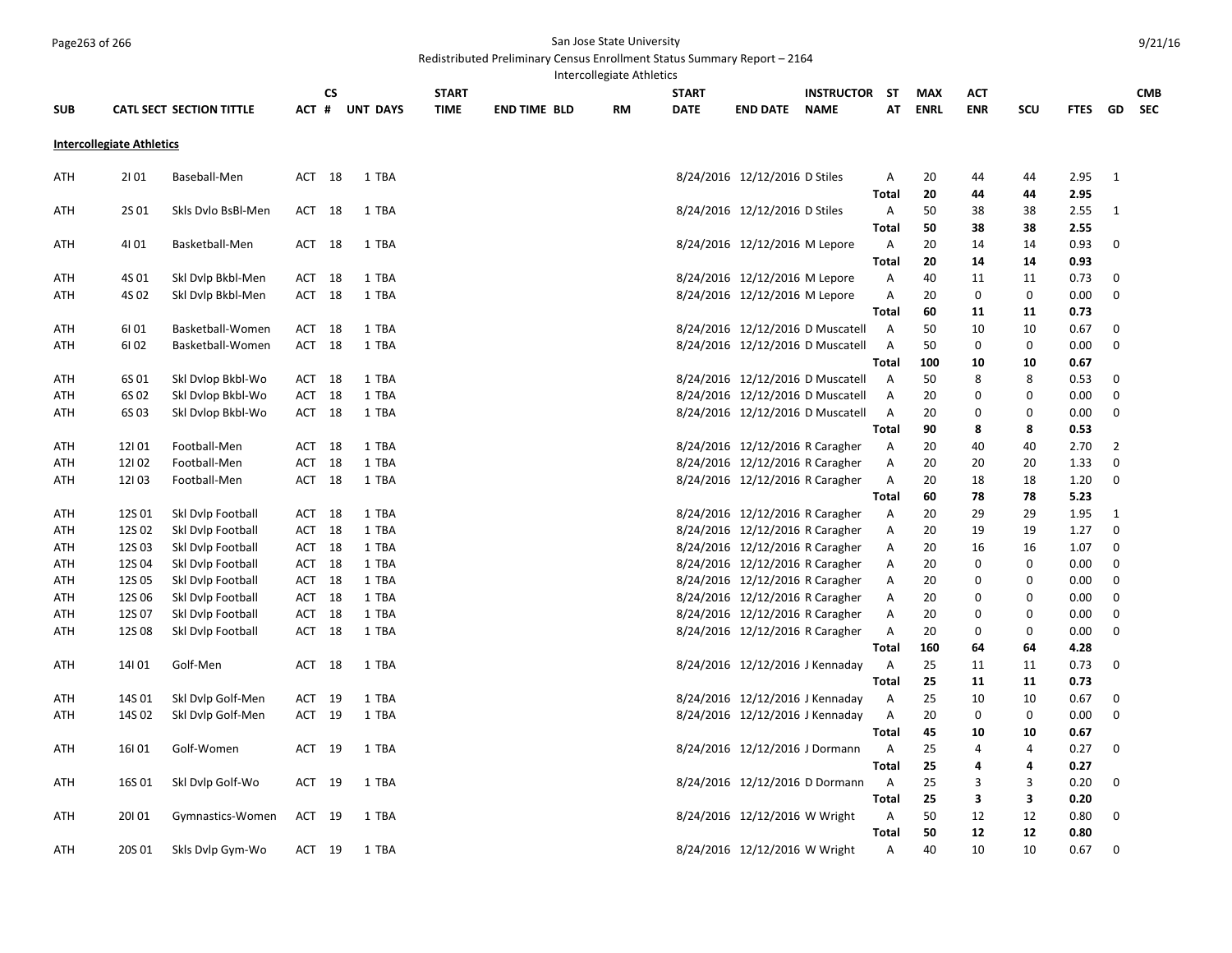## Page264 of 266 San Jose State University

## Redistributed Preliminary Census Enrollment Status Summary Report – 2164

9/21/16

Intercollegiate Athletics

|            |        |                                 |         | <b>CS</b> |                 | <b>START</b> |                     |    | <b>START</b> |                                 | <b>INSTRUCTOR</b>                   | <b>ST</b>      | <b>MAX</b>  | <b>ACT</b>              |                |             |                  | <b>CMB</b> |
|------------|--------|---------------------------------|---------|-----------|-----------------|--------------|---------------------|----|--------------|---------------------------------|-------------------------------------|----------------|-------------|-------------------------|----------------|-------------|------------------|------------|
| <b>SUB</b> |        | <b>CATL SECT SECTION TITTLE</b> | $ACT$ # |           | <b>UNT DAYS</b> | <b>TIME</b>  | <b>END TIME BLD</b> | RM | <b>DATE</b>  | <b>END DATE</b>                 | <b>NAME</b>                         | AT             | <b>ENRL</b> | <b>ENR</b>              | SCU            | <b>FTES</b> | GD               | <b>SEC</b> |
| ATH        | 20S 02 | Skls Dvlp Gym-Wo                | ACT 19  |           | 1 TBA           |              |                     |    |              | 8/24/2016 12/12/2016 W Wright   |                                     | Α              | 20          | 0                       | 0              | 0.00        | $\mathbf 0$      |            |
|            |        |                                 |         |           |                 |              |                     |    |              |                                 |                                     | <b>Total</b>   | 60          | 10                      | 10             | 0.67        |                  |            |
| ATH        | 26101  | Tennis-Women                    | ACT 19  |           | 1 TBA           |              |                     |    |              | 8/24/2016 12/12/2016 C Skorupka |                                     | Α              | 40          | $\overline{2}$          | $\overline{2}$ | 0.13        | 0                |            |
|            |        |                                 |         |           |                 |              |                     |    |              |                                 |                                     | <b>Total</b>   | 40          | $\overline{\mathbf{2}}$ | $\mathbf{2}$   | 0.13        |                  |            |
| ATH        | 26S01  | Skl Dvlp Ten-Wo                 | ACT 19  |           | 1 TBA           |              |                     |    |              | 8/24/2016 12/12/2016 C Skorupka |                                     | Α              | 40          | $\mathbf{1}$            | $\mathbf{1}$   | 0.07        | $\boldsymbol{0}$ |            |
|            |        |                                 |         |           |                 |              |                     |    |              |                                 |                                     | Total          | 40          | 1                       | 1              | 0.07        |                  |            |
| ATH        | 30101  | Soccer-Men                      | ACT     | 19        | 1 TBA           |              |                     |    |              | 8/24/2016 12/12/2016 S Tobin    |                                     | Α              | 50          | 21                      | 21             | 1.40        | 0                |            |
| ATH        | 30102  | Soccer-Men                      | ACT 19  |           | 1 TBA           |              |                     |    |              | 8/24/2016 12/12/2016 S Tobin    |                                     | Α              | 20          | $\overline{2}$          | $\overline{2}$ | 0.13        | $\mathbf 0$      |            |
|            |        |                                 |         |           |                 |              |                     |    |              |                                 |                                     | Total          | 70          | 23                      | 23             | 1.53        |                  |            |
| ATH        | 30S 01 | Skls Dvlp Soccer                | ACT     | 19        | 1 TBA           |              |                     |    |              | 8/24/2016 12/12/2016 S Tobin    |                                     | Α              | 50          | 16                      | 16             | 1.07        | 0                |            |
| ATH        | 30S 02 | Skls Dvlp Soccer                | ACT 19  |           | 1 TBA           |              |                     |    |              | 8/24/2016 12/12/2016 S Tobin    |                                     | Α              | 20          | 3                       | 3              | 0.20        | $\mathbf 0$      |            |
|            |        |                                 |         |           |                 |              |                     |    |              |                                 |                                     | Total          | 70          | 19                      | 19             | 1.27        |                  |            |
| ATH        | 32101  | Softball-Women                  | ACT 18  |           | 1 TBA           |              |                     |    |              | 8/24/2016 12/12/2016 C Turner   |                                     | A              | 50          | 25                      | 25             | 1.67        | 0                |            |
|            |        |                                 |         |           |                 |              |                     |    |              |                                 |                                     | <b>Total</b>   | 50          | 25                      | 25             | 1.67        |                  |            |
| ATH        | 32S01  | Skl Dvlp Sftbl Wo               | ACT     | 18        | 1 TBA           |              |                     |    |              | 8/24/2016 12/12/2016 C Turner   |                                     | A              | 50          | 23                      | 23             | 1.53        | 0                |            |
| ATH        | 32S02  | Skl Dvlp Sftbl Wo               | ACT 18  |           | 1 TBA           |              |                     |    |              | 8/24/2016 12/12/2016 C Turner   |                                     | Α              | 20          | $\mathbf 0$             | 0              | 0.00        | $\mathbf 0$      |            |
|            |        |                                 |         |           |                 |              |                     |    |              |                                 |                                     | <b>Total</b>   | 70          | 23                      | 23             | 1.53        |                  |            |
| ATH        | 34101  | Swimming-Women                  | ACT 19  |           | 1 TBA           |              |                     |    |              | 8/24/2016 12/12/2016 S Hopkins  |                                     | Α              | 50          | 25                      | 25             | 1.67        | 0                |            |
|            |        |                                 |         |           |                 |              |                     |    |              |                                 |                                     | <b>Total</b>   | 50          | 25                      | 25             | 1.67        |                  |            |
| ATH        | 34S01  | Skl Dvlp Swim-Wo                | ACT 19  |           | 1 TBA           |              |                     |    |              | 8/24/2016 12/12/2016 S Hopkins  |                                     | Α              | 50          | 16                      | 16             | 1.07        | $\mathbf 0$      |            |
|            |        |                                 |         |           |                 |              |                     |    |              |                                 |                                     | <b>Total</b>   | 50          | 16                      | 16             | 1.07        |                  |            |
| ATH        | 36101  | Volleyball-Women                | ACT 18  |           | 1 TBA           |              |                     |    |              |                                 | 8/24/2016 12/12/2016 J Shepardson   | $\overline{A}$ | 50          | 14                      | 14             | 0.93        | 0                |            |
|            |        |                                 |         |           |                 |              |                     |    |              |                                 |                                     | <b>Total</b>   | 50          | 14                      | 14             | 0.93        |                  |            |
| ATH        | 36S01  | Skls Dvlp Vlybl-Wo              | ACT 18  |           | 1 TBA           |              |                     |    |              |                                 | 8/24/2016 12/12/2016 J Shepardson A |                | 50          | 14                      | 14             | 0.93        | 0                |            |
| ATH        | 36S02  | Skls Dylp Vlybl-Wo              | ACT 18  |           | 1 TBA           |              |                     |    |              |                                 | 8/24/2016 12/12/2016 J Shepardson A |                | 20          | 0                       | 0              | 0.00        | $\mathbf 0$      |            |
|            |        |                                 |         |           |                 |              |                     |    |              |                                 |                                     | Total          | 70          | 14                      | 14             | 0.93        |                  |            |
| ATH        | 42101  | Cross Country Wmn               | ACT     | 18        | 1 TBA           |              |                     |    |              | 8/24/2016 12/12/2016 K Watson   |                                     | Α              | 20          | 16                      | 16             | 1.07        | $\mathbf 0$      |            |
| ATH        | 42102  | <b>Cross Country Wmn</b>        | ACT 18  |           | 1 TBA           |              |                     |    |              | 8/24/2016 12/12/2016 K Watson   |                                     | A              | 20          | 4                       | 4              | 0.27        | $\mathbf 0$      |            |
|            |        |                                 |         |           |                 |              |                     |    |              |                                 |                                     | <b>Total</b>   | 40          | 20                      | 20             | 1.33        |                  |            |
| ATH        | 42S01  | Skls Dvlp Crs Ctry              | ACT 18  |           | 1 TBA           |              |                     |    |              | 8/24/2016 12/12/2016 K Watson   |                                     | A              | 20          | 15                      | 15             | 1.00        | $\mathbf 0$      |            |
| ATH        | 42S02  | Skls Dvlp Crs Ctry              | ACT 18  |           | 1 TBA           |              |                     |    |              | 8/24/2016 12/12/2016 K Watson   |                                     | Α              | 20          | $\mathbf{1}$            | $\mathbf{1}$   | 0.07        | $\mathbf 0$      |            |
|            |        |                                 |         |           |                 |              |                     |    |              |                                 |                                     | <b>Total</b>   | 40          | 16                      | 16             | 1.07        |                  |            |
| ATH        | 44101  | Soccer Women                    | ACT     | 18        | 1 TBA           |              |                     |    |              | 8/24/2016 12/12/2016 L Hanson   |                                     | A              | 40          | 21                      | 21             | 1.40        | $\mathbf 0$      |            |
|            |        |                                 |         |           |                 |              |                     |    |              |                                 |                                     | <b>Total</b>   | 40          | 21                      | 21             | 1.40        |                  |            |
| ATH        | 44S 01 | Skls Dvlp Soccer W              | ACT 18  |           | 1 TBA           |              |                     |    |              | 8/24/2016 12/12/2016 L Hanson   |                                     | Α              | 40          | 11                      | 11             | 0.73        | $\mathbf 0$      |            |
|            |        |                                 |         |           |                 |              |                     |    |              |                                 |                                     | <b>Total</b>   | 40          | 11                      | 11             | 0.73        |                  |            |
| ATH        | 46101  | Water Polo Women                | ACT 18  |           | 1 TBA           |              |                     |    |              | 8/24/2016 12/12/2016 G Sarusi   |                                     | Α              | 40          | 41                      | 41             | 2.73        | $\mathbf 0$      |            |
|            |        |                                 |         |           |                 |              |                     |    |              |                                 |                                     | <b>Total</b>   | 40          | 41                      | 41             | 2.73        |                  |            |
| ATH        | 46S01  | Skls Dvlp Wtr Plo               | ACT 18  |           | 1 TBA           |              |                     |    |              | 8/24/2016 12/12/2016 G Sarusi   |                                     | A              | 40          | 31                      | 31             | 2.07        | 0                |            |
|            |        |                                 |         |           |                 |              |                     |    |              |                                 |                                     | <b>Total</b>   | 40          | 31                      | 31             | 2.07        |                  |            |
| ATH        | 48101  | <b>Cross Country Men</b>        | ACT 18  |           | 1 TBA           |              |                     |    |              | 8/24/2016 12/12/2016 K Watson   |                                     | Α              | 20          | 10                      | 10             | 0.67        | 0                |            |
|            |        |                                 |         |           |                 |              |                     |    |              |                                 |                                     | <b>Total</b>   | 20          | 10                      | 10             | 0.67        |                  |            |
| ATH        | 48S 01 | Skls Dvlp Crs Ctry              | ACT 18  |           | 1 TBA           |              |                     |    |              | 8/24/2016 12/12/2016 K Watson   |                                     | Α              | 20          | 8                       | 8              | 0.53        | 0                |            |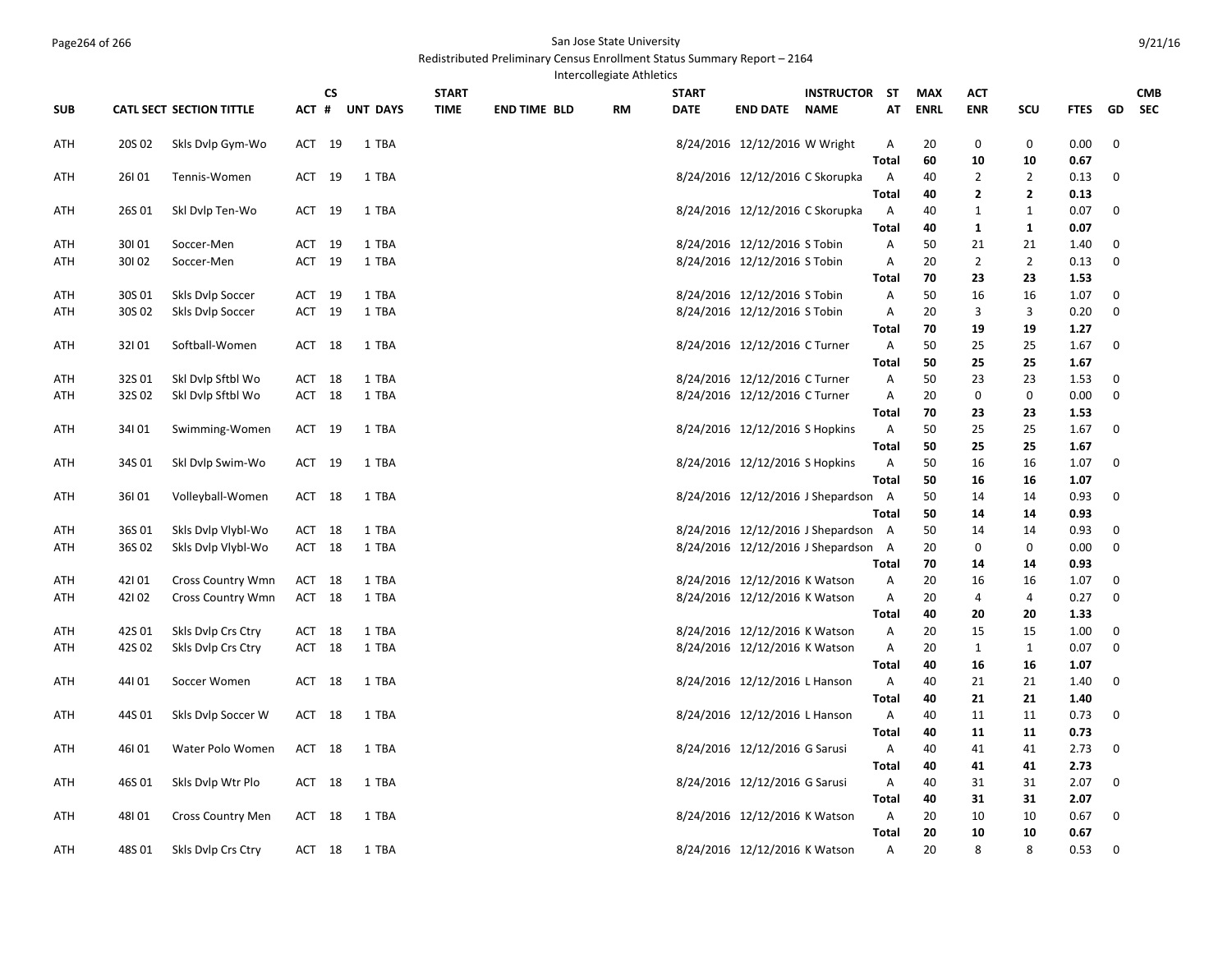| Page265 of 266 |                                 | San Jose State University<br>Redistributed Preliminary Census Enrollment Status Summary Report - 2164<br>Intercollegiate Athletics |                             |                     |    |                             |                 |                                  |            |                    |                          |          |               |     | 9/21/16                  |
|----------------|---------------------------------|------------------------------------------------------------------------------------------------------------------------------------|-----------------------------|---------------------|----|-----------------------------|-----------------|----------------------------------|------------|--------------------|--------------------------|----------|---------------|-----|--------------------------|
| <b>SUB</b>     | <b>CATL SECT SECTION TITTLE</b> | CS<br><b>UNT DAYS</b><br>ACT #                                                                                                     | <b>START</b><br><b>TIME</b> | <b>END TIME BLD</b> | RM | <b>START</b><br><b>DATE</b> | <b>END DATE</b> | <b>INSTRUCTOR</b><br><b>NAME</b> | - ST<br>AT | <b>MAX</b><br>ENRL | <b>ACT</b><br><b>ENR</b> | scu      | <b>FTES</b>   | GD. | <b>CMB</b><br><b>SEC</b> |
|                |                                 |                                                                                                                                    |                             |                     |    |                             |                 | Intercollegiate Athletics Total  | Total      | 20<br>1630         | 8<br>637                 | 8<br>637 | 0.53<br>42.55 |     |                          |